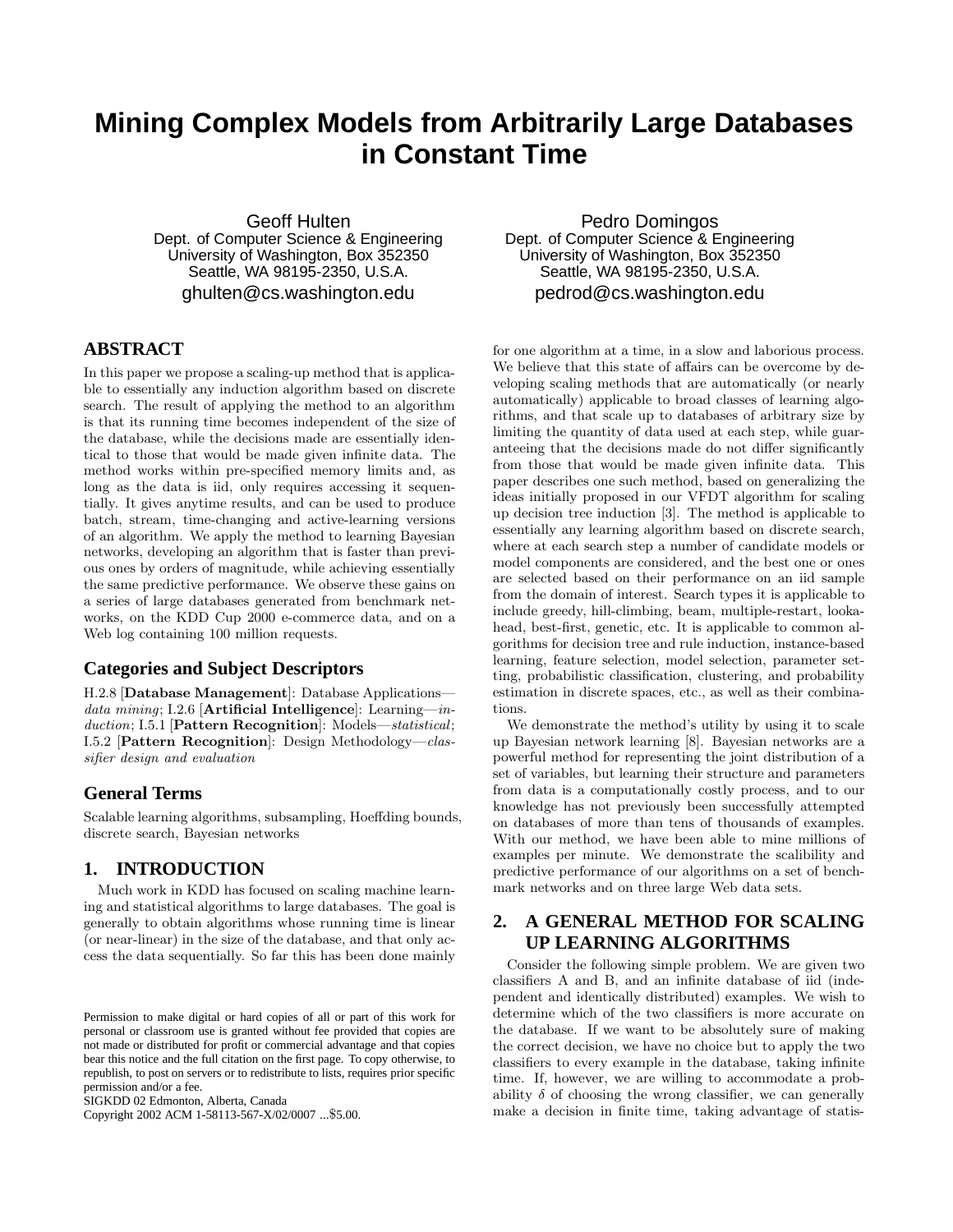tical results that give confidence intervals for the mean of a variable. One such result is known as Hoeffding bounds or additive Chernoff bounds [9]. Consider a real-valued random variable  $r$  whose range is  $R$ . Suppose we have made n independent observations of this variable, and computed their mean  $\overline{r}$ . One form of Hoeffding bound states that, with probability  $1 - \delta$ , the true mean of the variable is at least  $\overline{r} - \epsilon$ , where  $\epsilon = \sqrt{\frac{R^2 \ln(1/\delta)}{2n}}$ . Let  $\overline{r}$  be the difference in accuracy between the two classifiers on the first  $n$  examples in the database, and assume without loss of generality that it is positive. Then, if  $\overline{r} > \epsilon$ , the Hoeffding bound guarantees that with probability  $1 - \delta$  the classifier with highest accuracy on those  $n$  examples is also the most accurate one on the entire infinite sample. In other words, in order to make the correct decision with error probability  $\delta$ , it is sufficient to observe enough examples to make  $\epsilon$  smaller than  $\bar{r}$ .

The only case in which this procedure does not yield a decision in finite time occurs when the two classifiers have exactly the same accuracy. No number of examples will then suffice to find a winner. However, in this case we do not care which classifier wins. If we stipulate a minimum difference in accuracy  $\tau$  below which we are indifferent as to which classifier is chosen, the procedure above is guaranteed to terminate after seeing at most  $n = \left[\frac{1}{2}(R/\tau)^2 \ln(1/\delta)\right]$ examples. In other words, the time required to choose a classifier is constant, independent of the size of the database.

The Hoeffding bound has the very attractive property that it is independent of the probability distribution generating the observations. The price of this generality is that the bound is more conservative than distribution-dependent ones (i.e., it will take more observations to reach the same δ and  $\epsilon$ ). An alternative is to use a normal bound, which assumes  $\overline{r}$  is normally distributed. (By the central limit theorem, this will always be approximately true after some number of samples.) In this case,  $\epsilon$  is the value of  $r - \overline{r}$ for which  $\Phi((r - \overline{r})/\sigma_r) = 1 - \delta$ , where  $\Phi()$  is the standard normal distribution function.<sup>1</sup> Either way, we can view a bound as a function  $f(\delta, n)$  that returns the maximum  $\epsilon$  by which the true mean of  $r$  is smaller than the sample mean  $\overline{r}$ , given a desired confidence  $1 - \delta$  and sample size *n*.

Suppose now that, instead of two classifiers, we wish to find the best one among b. Making the correct choice requires that each of the  $b - 1$  comparisons between the best classifier and all others have the correct outcome (i.e., that the classifier that is best on finite data also be best on infinite data). If the probability of error in each of these decisions is  $\delta$ , then by the union bound the probability of error in any of them, and thus in the global decision, is at most  $(b-1)\delta$ . Thus, if we wish to choose the best classifier with error probability at most  $\delta^*$ , it suffices to use  $\delta = \delta^* / (b-1)$ in the bound function  $f(\delta, n)$  for each comparison. Similarly, if we wish to find the best  $a$  classifiers among  $b$  with probability of error at most  $\delta^*$ ,  $a(b-a)$  comparisons need to have the correct outcome, and to ensure that this is the case with probability of error at most  $\delta$ , it suffices to require that the probability of error for each individual comparison be at most  $\delta^*/[a(b-a)].$ 

Suppose now that we wish to find the best classifier by a search process composed of d steps, at each step considering at most b candidates and choosing the best a. For the search

process with finite data to output the same classifier as with infinite data with probability at least  $1 - \delta^*$ , it suffices to use  $\delta = \delta^* / [da(b - a)]$  in each comparison. Thus, in each search step, we need to use enough examples  $n_i$  to make  $\epsilon_i = f(n_i, \delta^*/[da(b-a)]) < r_i$ , where  $r_i$  is the difference in accuracy between the ath and  $(a + 1)$ th best classifiers (on  $n_i$  examples, at the *i*th step). As an example, for a hill-climbing search of depth  $d$  and breadth  $b$ , the required δ would be  $\delta^*/db$ . This result is independent of the process used to generate candidate classifiers at each search step, as long as this process does not itself access the data, and of the order in which search steps are performed. It is applicable to randomized search processes, if we assume that the outcomes of random decisions are the same in the finite- and infinite-data cases.<sup>2</sup>

In general, we do not know in advance how many examples will be required to make  $\epsilon_i < r_i$  for all j at step i. Instead, we can scan  $\Delta n$  examples from the database or data stream at a time, and check whether the goal has been met. Let  $f^{-1}(\epsilon, \delta)$  be the inverse of the bound function, yielding the number of samples n needed to reach the desired  $\epsilon$  and  $\delta$ . (For the Hoeffding bound,  $n = \lceil \frac{1}{2} (R/\epsilon)^2 \ln(1/\delta) \rceil$ .) Recall that  $\tau$  is the threshold of indifference below which we do not care which classifier is more accurate. Then, in any given search step, at most  $c = \left[ f^{-1}(\tau, \delta)/\Delta n \right]$  goal checks will be made. Since a mistake could be made in any one of them (i.e., an incorrect winner could be chosen), we need to use enough examples  $n_i$  at each step i to make  $\epsilon_i$  =  $f(n_i, \delta^*/[cda(b-a)]) < r_i.$ 

Notice that nothing in the treatment above requires that the models being compared be classifiers, or that accuracy be the evaluation function. The treatment is applicable to any inductive model — be it for classification, regression, probability estimation, clustering, ranking, etc.  $-$  and to comparisons between components of models as well as between whole models. The only property required of the evaluation function is that it be decomposable into an average (or sum) over training examples. This leads to the general method for scaling up learning algorithms shown in Table 1.

The key properties of this method are summarized in the following theorem (A proof can be found in [10]). Let  $t_{Gen}$ be the total time spent by  $L^*$  generating candidates, and let  $t_{Sel}$  be the total time spent by it in calls to Select-*Candidates*(*M*), including data access. Let  $L^{\infty}$  be L with  $|T| = \infty$ , and U be the first terminating condition of the "repeat" loop in  $SelectCandidates(\mathcal{M})$  (see Table 1).

THEOREM 1. If  $t_{Sel} > t_{Gen}$  and  $|T| > c\Delta n$ , the time complexity of  $L^*$  is  $O(db(a+c\Delta n))$ . With probability at least  $1-\delta^*$ ,  $L^*$  and  $L^{\infty}$  choose the same candidates at every step for which U is satisfied. If U is satisfied at all steps,  $L^*$  and  $L^{\infty}$  return the same model with probability at least  $1 - \delta^*$ .

In other words, the running time of the modified algorithm is independent of the size of the database, as long as the latter is greater than  $f^{-1}(\tau, \delta^*/[cda(b-a)])$ . A tie between candidates at some search step occurs if  $\tau$  is reached or the database is exhausted before  $U$  is satisfied. With probability  $1 - \delta^*$ , all decisions made without ties are the same that would be made with infinite data. If there are no ties in any

<sup>&</sup>lt;sup>1</sup>If the variance  $\sigma_r^2$  is estimated from data, the Student t distribution is used instead.

<sup>2</sup>This excludes simulated annealing, because in this case the outcome probabilities depend on the observed differences in performance between candidates. Extending our treatment to this case is a matter for future work.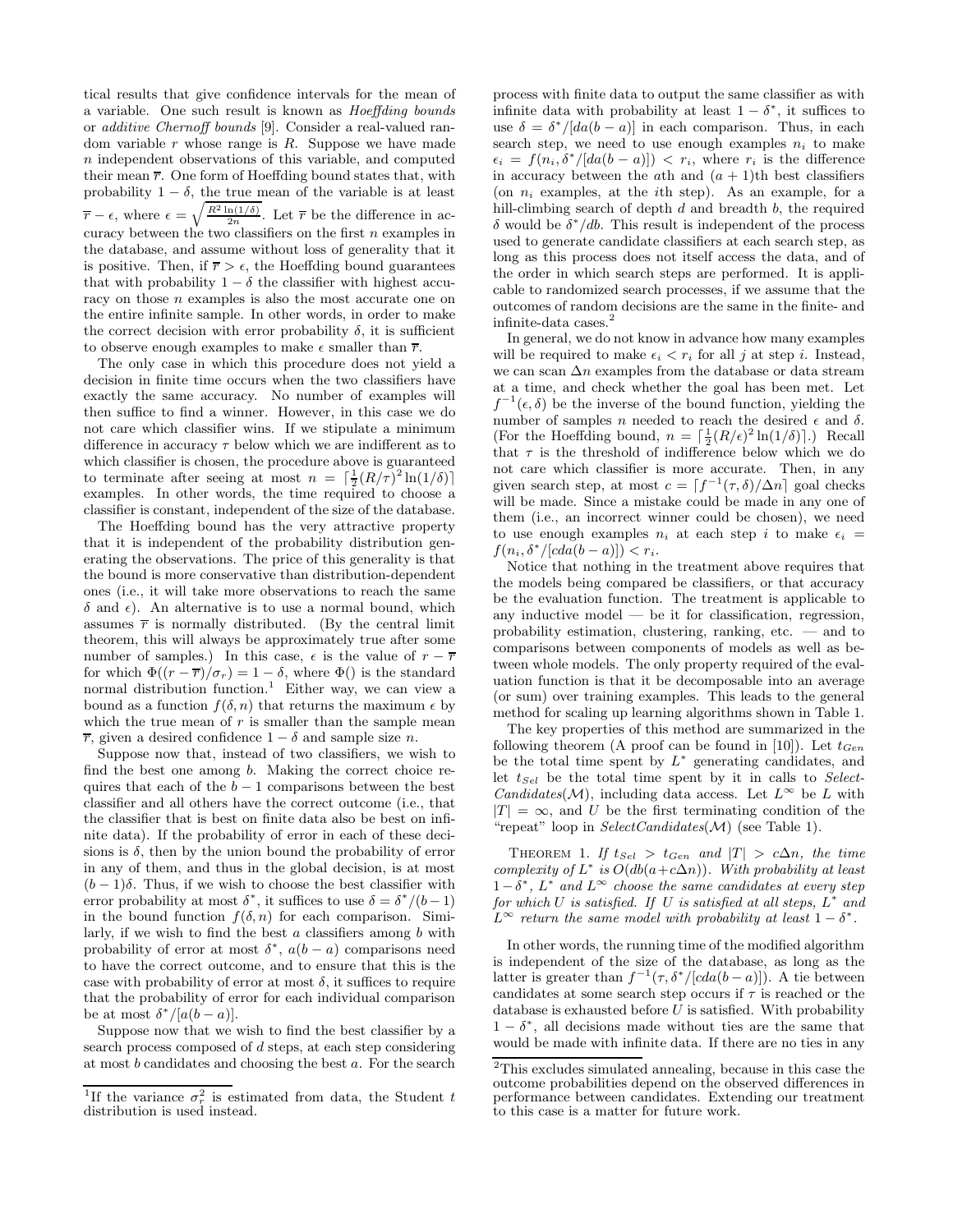#### Table 1: Method for scaling up learning algorithms.

#### Given:

- An iid sample  $T = \{X_1, X_2, \ldots, X_{|T|}\}.$
- A real-valued evaluation function  $E(M, x)$ , where  $M$  is a model (or model component) and x is an example.
- A learning algorithm L that finds a model by performing at most d search steps, at each step considering at most b candidates and selecting the *a* with highest  $\overline{E}(M,T) = \frac{1}{|T|} \sum_{X \in T} E(M,X)$ .
- A desired maximum error probability  $\delta^*$ .
- A threshold of indifference  $\tau$ .
- A bound function  $f(n, \delta)$ .
- A block size  $\Delta n$ .

Modify  $L$ , yielding  $L^*$ ,

by at each step replacing the selection of the a candidates with highest  $\overline{E}(M,T)$  with a call to SelectCandidates( $M$ ), where M is the set of candidates at that step.

Procedure SelectCandidates(M) Let  $n=0$ . For each  $M \in \mathcal{M}$ , let  $\Sigma(M) = 0$ . Repeat If  $n + \Delta n > |T|$  then let  $n' = |T|$ . Else let  $n' = n + \Delta n$ . For each  $M \in \mathcal{M}$ Let  $\Sigma(M) = \Sigma(M) + \sum_{i=n+1}^{n'} E(M, X_i)$ . Let  $\overline{E}(M,T') = \Sigma(M)/n'.$ Let  $\mathcal{M}' = \{M \in \mathcal{M} : M \text{ has one of the } a \text{ highest}\}$  $\overline{E}(M,T')$  in  $\mathcal{M}\}.$  $n = n'.$  $c = [f^{-1}(\tau, \delta^*/[cda(b-a)])/\Delta n].$ Until  $[\forall (M_i \in \mathcal{M}', M_j \in \mathcal{M} - \mathcal{M}')]$  $f(n, \delta^*/[cda(b-a)]) < \overline{E}(M_i, T') - \overline{E}(M_j, T')]$ or  $f(n, \delta^*/[cda(b-a)]) < \tau$  or  $n = |T|$ . Return  $\mathcal{M}'$ .

of the search steps, the model produced is, with probability  $1 - \delta^*$ , the same that would be produced with infinite data.

An alternative use of our method is to first choose a maximum error probability  $\delta$  to be used at each step, and then report the global error probability achieved,  $\delta^* = \delta \sum_{i=1}^d c_i a_i$  $(b_i - a_i)$ , where  $c_i$  is the number of goal checks performed in step  $i, b_i$  is the number of candidates considered at that step, and  $a_i$  is the number selected. Even if  $\delta$  is computed from c, b, a and the desired  $\delta^*$  as in Table 1, reporting the actual achieved  $\delta^*$  is recommended, since it will often be much better than the original target.

Further time can be saved by, at each step, dropping a candidate from consideration as soon as its score is lower than at least a others by at least  $f(n, \delta^*/[cda(b-a)]).$ 

 $SelectC and idates(\mathcal{M})$  is an anytime procedure in the sense that, at any point after processing the first  $\Delta n$  examples, it is ready to return the best a candidates according to the data scanned so far (in increments of  $\Delta n$ ). If the learning algorithm is such that successive search steps progressively

refine the model to be returned,  $L^*$  itself is an anytime procedure.

The method in Table 1 is equally applicable to databases (i.e., samples of fixed size that can be scanned multiple times) and data streams (i.e., samples that grow without limit and can only be scanned once). In the database case, we start a new scan whenever we reach the end of the database, and ensure that no search step uses the same example twice. In the data stream case, we simply continue scanning the stream after the winners for a step are chosen, using the new examples to choose the winners in the next step, and so on until the search terminates.

When learning large, complex models it is often the case that the structure, parameters, and sufficient statistics used by all the candidates at a given step exceed the available memory. This can lead to severe slowdowns due to repeated swapping of memory pages. Our method can be easily adapted to avoid this, as long as  $m > a$ , where m is the maximum number of candidates that fits within the available RAM. We first form a set  $\mathcal{M}_1$  composed of any m elements of  $M$ , and run SelectCandidates( $M_1$ ). We then add another  $m - a$  candidates to the a selected, yielding  $\mathcal{M}_2$ , and run *SelectCandidates*( $\mathcal{M}_2$ ). We continue in this way until  $M$  is exhausted, returning the  $a$  candidates selected in the last iteration as the overall winners. As long as all calls to SelectCandidates() start scanning S at the same example and ties are broken consistently, these winners are guaranteed to be the same that would be obtained by the single call  $SelectC and dates(\mathcal{M})$ . If k iterations are carried out, this modification increases the running time of  $SelectCandidates(\mathcal{M})$  by a factor of at most k, with  $k < b$ . Notice that the "new" candidates in each  $\mathcal{M}_i$  do not need to be generated until SelectCandidates( $\mathcal{M}_i$ ) is to be run, and thus they never need to be swapped to disk.

The running time of an algorithm scaled up with our method is often dominated by the time spent reading data from disk. When a subset of the search steps are independent (i.e., the results of one step are not needed to perform the next one, as when growing the different nodes on the fringe of a decision tree), much time can be saved by using a separate search for each independent model component and (conceptually) performing them in parallel. This means that each data block needs to be read only once for all of the interleaved searches, greatly reducing I/O requirements. When these searches do not all fit simultaneously into memory, we maintain an inactive queue from which steps are transferred to memory as it becomes available (because some other search completes or is inactivated).

The processes that generate massive data sets and openended data streams often span months or years, during which the data-generating distribution can change significantly, violating the iid assumption made by most learning algorithms. A common solution to this is to repeatedly apply the learner to a sliding window of examples, which can be very inefficient. Our method can be adapted to efficiently accommodate time-changing data as follows. Maintain  $\Sigma(M)$ throughout time for every candidate M considered at every search step. After the first  $w$  examples, where  $w$  is the window width, subtract the oldest example from  $\Sigma(M)$ whenever a new one is added. After every  $\Delta n$  new examples, determine again the best a candidates at every previous search decision point. If one of them is better than an old winner by  $\delta^* / s$  (s is the maximum number of candidate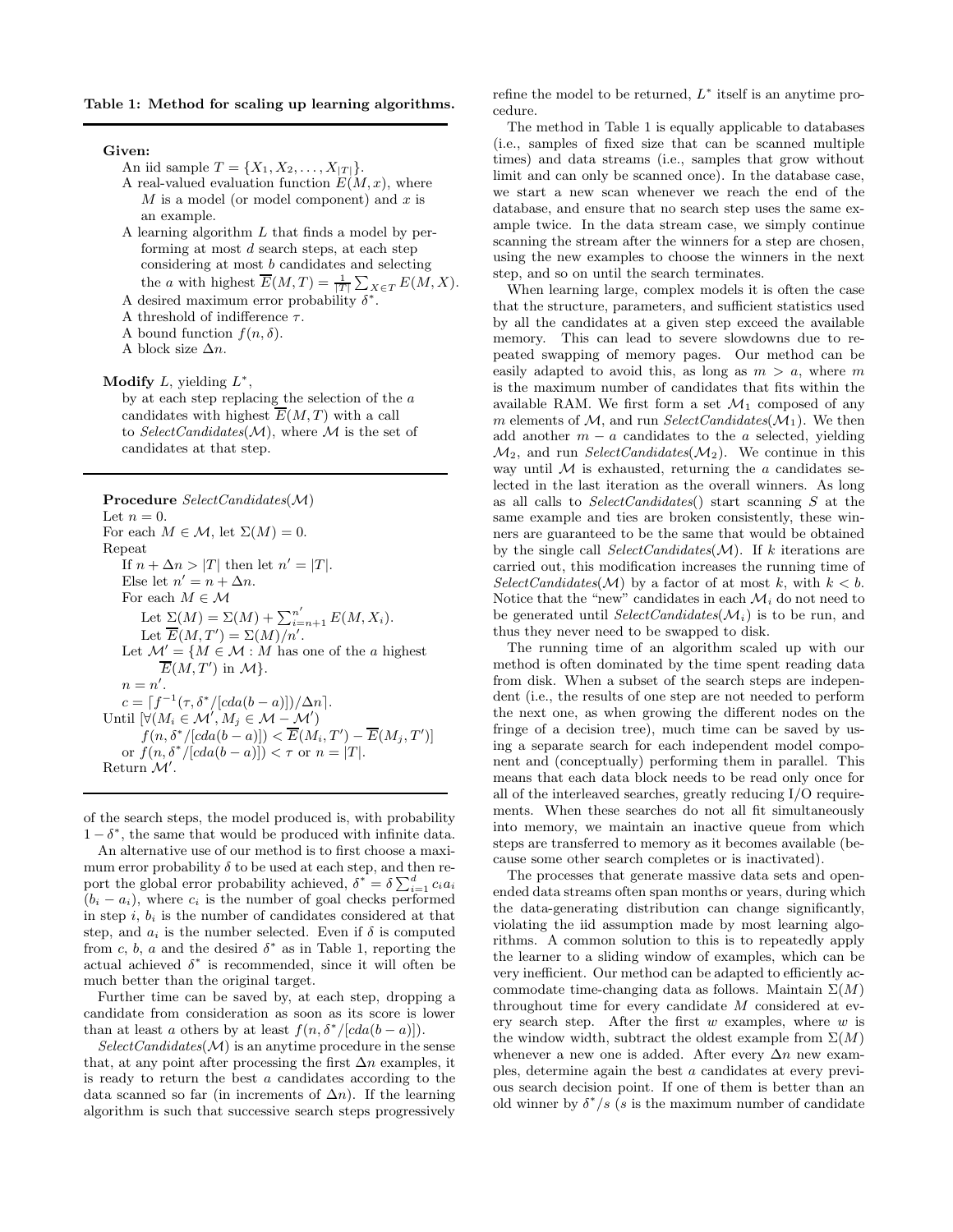comparisons expected during the entire run) then there has probably been some concept drift. In these cases, begin an alternate search starting from the new winners. Periodically use a number of new examples as a validation set to compare the performance of the models produced by the new and old searches. Prune the old search when the new models are on average better than the old ones, and prune the new search if after a maximum number of validations its models have failed to become more accurate on average than the old ones. If more than a maximum number of new searches is in progress, prune the lowest-performing ones. This approach to handling time-changing data is a generalization of the one we successfully applied to the VFDT decision-tree induction algorithm [11].

Active learning is a powerful type of subsampling where the learner actively selects the examples that would cause the most progress [1]. Our method has a natural extension to this case when different examples are relevant to different search steps, and some subset of these steps is independent of each other (as in decision tree induction, for example): choose the next  $\Delta n$  examples to be relevant to the step where  $U$  is currently farthest from being achieved (i.e., where  $f(n, \delta^*/[cda(b-a)]) - \min_{ij} \{\max\{\tau, \overline{E}(M_i, T') E(M_j, T')\}$  is highest).

In the remainder of this paper we apply our method to learning Bayesian networks, and evaluate the performance of the resulting algorithms.

## **3. LEARNING BAYESIAN NETWORKS**

We now briefly introduce Bayesian networks and methods for learning them. See Heckerman et al. [8] for a more complete treatment. A Bayesian network encodes the joint probability distribution of a set of d variables,  $\{x_1, \ldots, x_d\}$ , as a directed acyclic graph and a set of conditional probability tables (CPTs). (In this paper we assume all variables are discrete.) Each node corresponds to a variable, and the CPT associated with it contains the probability of each state of the variable given every possible combination of states of its parents. The set of parents of  $x_i$ , denoted  $par(x_i)$ , is the set of nodes with an arc to  $x_i$  in the graph. The structure of the network encodes the assertion that each node is conditionally independent of its non-descendants given its parents. Thus the probability of an arbitrary event  $X = (x_1, \ldots, x_d)$ can be computed as  $P(X) = \prod_{i=1}^{d} P(x_i|par(x_i))$ . In general, encoding the joint distribution of a set of d discrete variables requires space exponential in d; Bayesian networks reduce this to space exponential in  $\max_{i \in \{1,...,d\}} |par(x_i)|$ .

In this paper we consider learning the structure of Bayesian networks when no values are missing from training data. A number of algorithms for this have been proposed; perhaps the most widely used one is described by Heckerman et al. [8]. It performs a search over the space of network structures, starting from an initial network which may be random, empty, or derived from prior knowledge. At each step, the algorithm generates all variations of the current network that can be obtained by adding, deleting or reversing a single arc, without creating cycles, and selects the best one using the Bayesian Dirichlet (BD) score (see Heckerman et al. [8]). The search ends when no variation achieves a higher score, at which point the current network is returned. This algorithm is commonly accelerated by caching the many redundant calculations that arise when the BD score is applied to a collection of similar networks. This is possible because

the BD score is decomposable into a separate component for each variable. In the remainder of this paper we scale up Heckerman et al.'s algorithm, which we will refer to as HGC throughout.

### **4. SCALING UP BAYESIAN NETWORKS**

At each search step, HGC considers all examples in the training set T when computing the BD score of each candidate structure. Thus its running time grows without limit as the training set size  $|T|$  increases. By applying our method, HGC's running time can be made independent of  $|T|$ , for  $|T| > f^{-1}(\tau, \delta)$ , with user-determined  $\tau$  and  $\delta$ . In order to do this, we must first decompose the BD score into an average of some quantity over the training sample. This is made possible by taking the logarithm of the BD score, and discarding terms that become insignificant when  $n \to \infty$ , because the goal is to make the same decisions that would be made with infinite data. This yields (see Hulten & Domingos [10] for the detailed derivation):

$$
\log BD_{\infty}(S,T) = \sum_{e=1}^{\infty} \sum_{i=1}^{d} \log \hat{P}(x_{ie}|S, par(x_{ie})) \qquad (1)
$$

where  $x_{ie}$  is the value of the *i*th variable in the *eth* example, and  $\hat{P}(x_{ie}|par(x_{ie}))$  is the maximum-likelihood estimate of the probability of  $x_{ie}$  given its parents in structure  $S$ , equal to  $n_{ijk}/n_{ij}$  if in example e the variable is in its kth state and its parents are in their jth state. Effectively, when  $n \to \infty$ , the log-BD score converges to the log-likelihood of the data given the network structure and maximum-likelihood parameter estimates, and choosing the network with highest BD score becomes equivalent to choosing the maximumlikelihood network. The quantity  $\sum_{i=1}^{d} \log \tilde{P}(x_{ie}|S, par(x_{ie}))$ is the log-likelihood of an example  $X_e$  given the structure S and corresponding parameter estimates. When comparing two candidate structures  $S_1$  and  $S_2$ , we compute the mean difference in this quantity between them:

$$
\Delta L(S_1, S_2) = \frac{1}{n} \sum_{e=1}^n \sum_{i=1}^d \log \hat{P}(x_i | S_1, par(x_i)) -\frac{1}{n} \sum_{e=1}^n \sum_{i=1}^d \log \hat{P}(x_i | S_2, par(x_i)) \quad (2)
$$

Notice that the decomposability of the BD score allows this computation to be accelerated by only considering the components corresponding to the two or four variables with different parents in  $S_1$  and  $S_2$ . We can apply either the normal bound or the Hoeffding bound to  $\Delta L(S_1, S_2)$ . In order to apply the Hoeffding bound, the quantity being averaged must have a finite range. We estimate this range by measuring the minimum non-zero probability at each node  $P_0^i$  and use as the range  $\sum_{i=1}^{d} \log \frac{c}{P_0^i}$ , where c is a small integer.<sup>3</sup>

After the structure is learned, the final  $n_{ijk}$  and  $n_{ij}$  counts must be estimated. In future work we will use the bound from [6] to determine the needed sample size; the current algorithm simply uses a single pass over training data. Together with the parameters of the Dirichlet prior, these counts induce a posterior distribution over the parameters of the network. Prediction of the log-likelihood of new examples is

<sup>3</sup>A value may have zero true probability given some parent state, but this is not a problem, since such a value and parent combination will never occur in the data.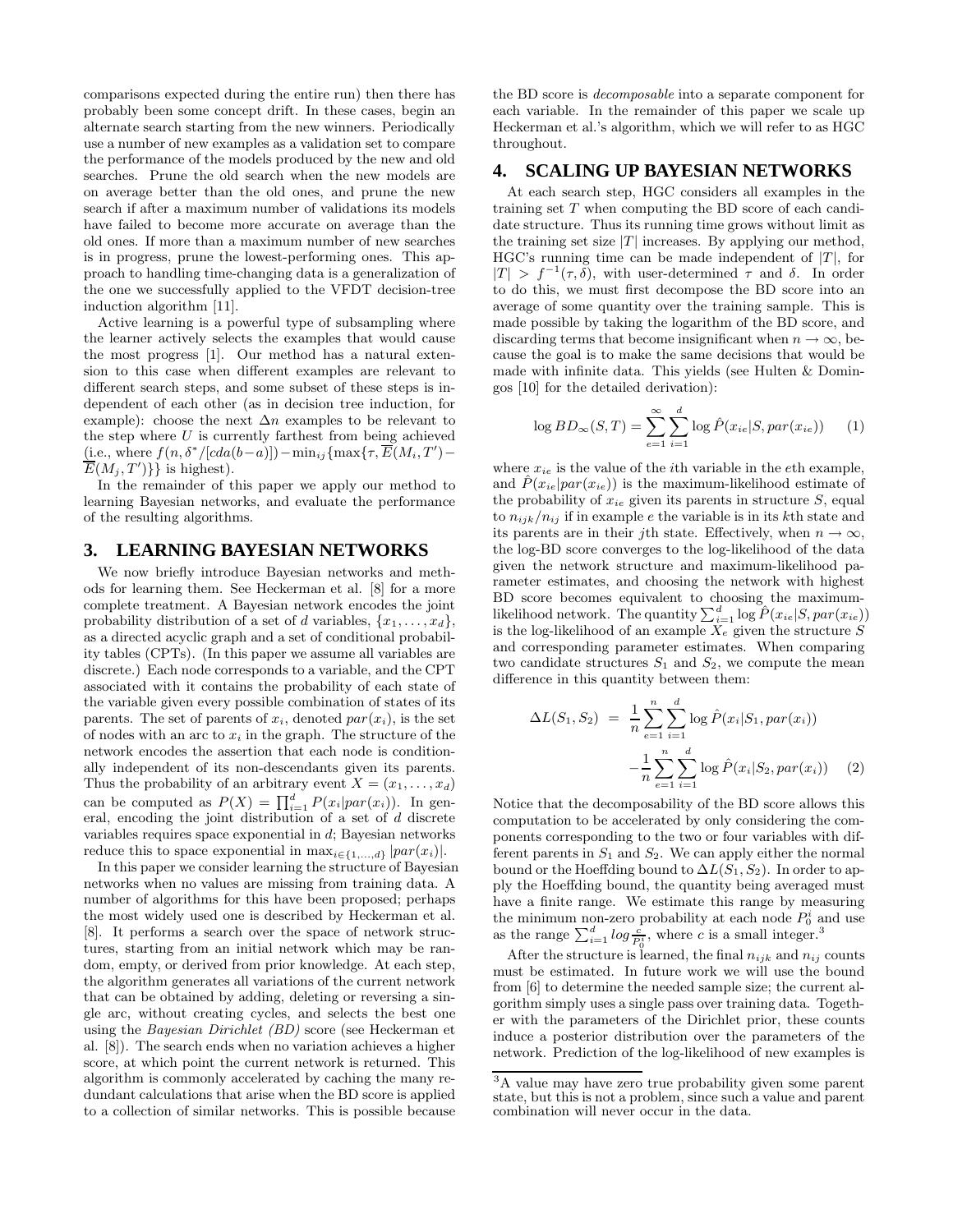carried out by integrating over this distribution, as in HGC. We call this algorithm VFBN1.

HGC and VFBN1 share a major limitation: they are unable to learn Bayesian networks in domains with more than 100 variables or so. The reason is that the space and time complexity of their search increases quadratically with the number of variables (since, at each search step, each of the d variables considers on the order of one change with respect to each of the other  $d$  variables). This complexity can be greatly reduced by noticing that, because of the decomposability of the BD score, many of the alternatives considered in a search step are independent of each other. That is, except for avoiding cycles, the best arc change for a particular variable will still be best after changes are made to other variables. The VFBN2 algorithm exploits this by carrying out a separate search for each variable in the domain, interleaving all the searches. VFBN2 takes advantage of our method's ability to reduce I/O time by reading a data block just once for all of its searches. The generality of our scaling-up method is illustrated by the fact that it is applied in VFBN2 as easily as it was in VFBN1.

Two issues prevent VFBN2 from treating these searches completely independently: arc reversal and the constraint that a Bayesian network contain no cycles. VFBN2 avoids the first problem simply by disallowing arc reversal; our experiments show this is not detrimental to its performance. Cycles are avoided in a greedy manner by, whenever a new arc is added, removing from consideration in all other searches all alternatives that would form a cycle with the new arc.

VFBN2 uses our method's ability to cycle through searches when they do not all simultaneously fit into memory. All searches are initially on a queue of inactive searches. An inactive search uses only a small constant amount of memory to hold its current state. The main loop of VFBN2 transfers searches from the head of the inactive queue to the active set until memory is filled. An active search for variable  $x_i$ considers removing the arc between each variable in  $par(x<sub>i</sub>)$ and  $x_i$ , adding an arc to  $x_i$  from each variable not already in  $par(x_i)$ , and making no change to  $par(x_i)$ , all under the constraint that no change add a cycle to S. Each time a block of data is read, the candidates' scores in each active search are updated and a winner is tested for as in Select-Candidates() (see Table 1). If there is a winner (or one is selected by tie-breaking because  $\tau$  has been reached or  $T$  has been exhausted) its change is applied to the network structure. Candidates in other searches that would create cycles if added to the updated network structure are removed from consideration. A search is finished if making no change to the associated variable's parents is better than any of the alternatives. If a search takes a step and is not finished, it is appended to the back of the inactive queue, and will be reactivated when memory is available. VFBN2 terminates when all of its searches finish.

HGC and VFBN1 require  $O(d^2v^k)$  memory, where k is the maximum number of parents and  $v$  is the maximum number of values of any variable in the domain. This is used to store the CPTs that differ between each alternative structure and S. VFBN2 improves on this by using an inactive queue to temporarily deactivate searches when RAM is short. This gives VFBN2 the ability to make progress with  $O(dv^k)$  memory, turning a quadratic dependence on d into a linear one. VFBN2 is thus able to learn on domains with many more variables than HGC or VFBN1. Further, HGC and VFBN1

perform redundant work by repeatedly evaluating  $O(d^2)$  alternatives, selecting the best one, and discarding the rest. This is wasteful because some of the discarded alternatives are independent of the one chosen, and will be selected as winners at a later step. VFBN2 avoids much of this redundant work and learns structure up to a factor of d faster than VFBN1 and HGC.

We experimented with several policies for breaking ties, and obtained the best results by selecting the alternative with highest observed BD score. First, it limits the number of times an arc can be added or removed between each pair of variables to two. Second, to make sure that at least one search will fit in the active set, it does not consider any alternative that requires more than  $M/d$  MB of memory, where  $M$  is the system's total available memory in MB. Third, it can limit the number of parameters used in any variable's CPT to be less than a user-supplied threshold.

# **5. EMPIRICAL EVALUATION**

We compared VFBN1, VFBN2, and our implementation of HGC on data generated from several benchmark networks, and on three massive Web data sets. All experiments were carried out on a cluster of 1 GHz Pentium III machines, with a memory limit  $M$  of 200MB for the benchmark networks and 300MB for the Web domains. In order to stay within these memory limits, VFBN1 and HGC discarded any search alternative that required more than  $M/d^2$  MB of RAM. The block size  $\Delta n$  was set to 10,000. VFBN1 and VFBN2 used the normal bound with variance estimated from training data. To control complexity we limited the size of each CPT to 10,000 parameters (one parameter for every 500 training samples). VFBN1 and VFBN2 used  $\delta = 10^{-9}$  and  $\tau = 0.05\%$ . All algorithms started their search from empty networks (we also experimented with prior networks, but space precludes reporting on them).

Benchmark Networks For the benchmark study, we generated data sets of five million examples each from the networks contained in the repository at http://www.cs.huji.ac. il/labs/compbio/Repository/. The networks used and number of variables they contained were: (Insurance, 27), (Water, 32), (Alarm, 37), (Hailfinder, 56), (Munin1, 189), (Pigs, 441), (Link, 724), and (Munin4, 1041). Predictive performance was measured by the log-likelihood on 100,000 independently generated test examples. HGC's parameters were set as described in Hulten & Domingos [10]. We limited the algorithms to spend at most 5 days of CPU time (7200 minutes) learning structure, after which the best structure found up to that point was returned.

Table 2 contains the results of our experiments. All three systems were able to run on the small networks (Insurance, Water, Alarm, Hailfinder). Because of RAM limitations only VFBN2 could run on the remaining benchmark networks. The systems achieve approximately the same likelihoods for the small networks. Further, their likelihoods were very close to those of the true networks, indicating that our scaling method can achieve high quality models. VFBN1 and VFBN2 both completed all four runs within the allotted 5 days, while HGC did so only twice. VFBN2 was an order of magnitude faster than VFBN1, which was an order of magnitude faster than HGC. VFBN2 spent less than five minutes on each run. This was less than the time it spent doing a single scan of data to estimate parameters, by a factor of five to ten. VFBN2's global confidence bounds  $\delta^*$  were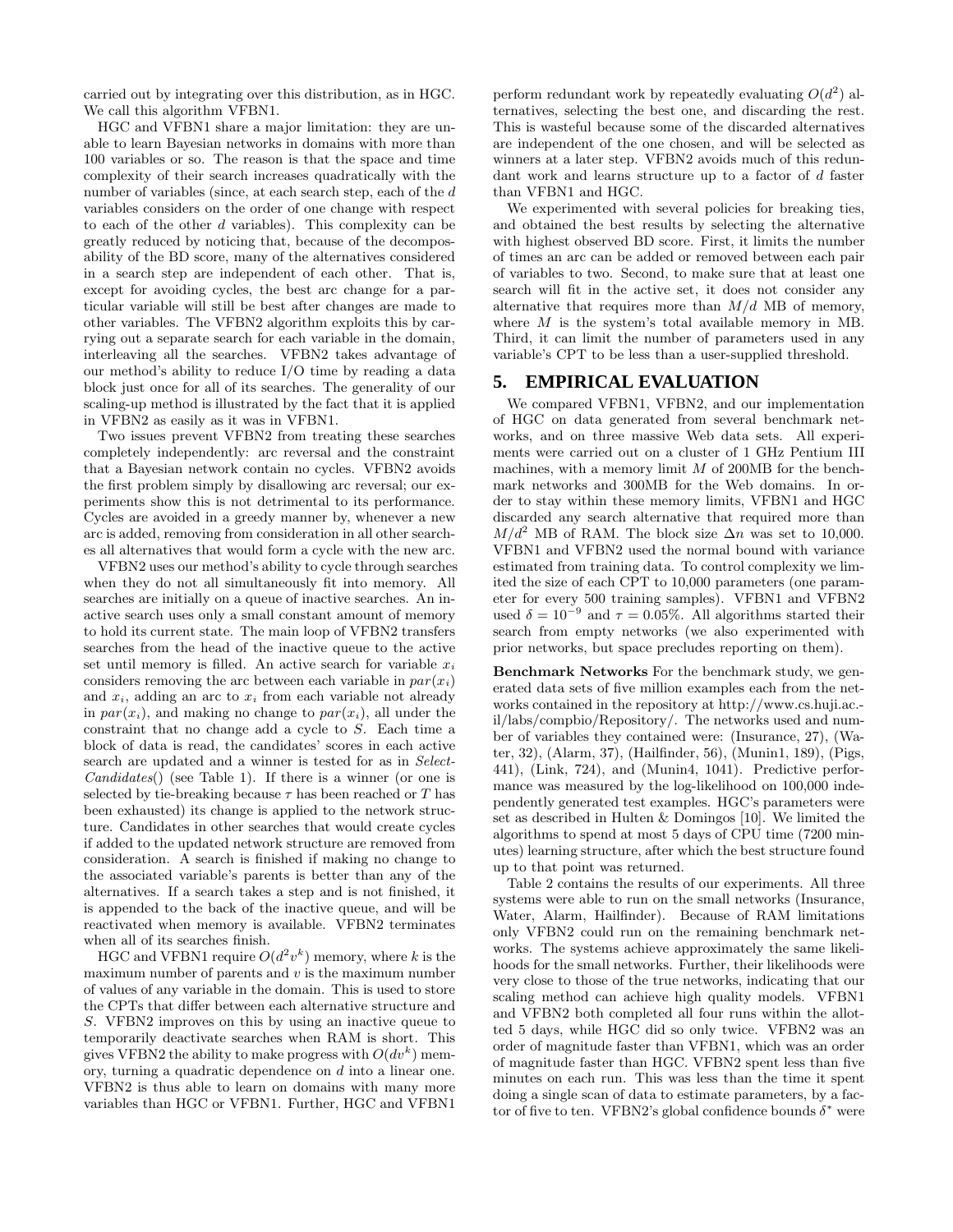better than VFBN1's by at least an order of magnitude in each experiment. This was caused by VFBN1's redundant search forcing it to remake many decisions, thus requiring that many more statistical bounds hold. We also ran HGC on a random sample of 10,000 training examples. This variation always had worse likelihood than both VFBN1 and VFBN2. It also always spent more time learning structure than did VFBN2.

For the large networks, we found VFBN2 to improve significantly on the initial networks, and to learn networks with likelihoods similar to those of the true networks. Not surprisingly, we found that many more changes were required to learn large networks than to learn small ones (on these, VFBN2 made between 566 and 7133 changes to the prior networks). Since HGC and VFBN1 require one search step for each change, this suggests that even with sufficient RAM they would learn much more slowly compared to VFBN2 than they did on the small networks. We watched the active set and inactive queue during the runs on the large data sets. We found the proportion of searches that were active was high near the beginning of each run. As time progressed, however, the size of the CPTs being learned tended to increase, leaving less room for searches to be active. In fact, during the majority of the large network runs, only a small fraction of the remaining searches were active at any one time. Recall that VFBN1 and HGC can only run when all remaining searches fit in the active set. For these networks the 200 MB allocation falls far short. For example, on a typical run on a large network we found that at the worst point only 1.31% of the remaining searches were active. Assuming they all take about the same RAM, HGC and VFBN1 would have required nearly 15 GB to run.

Web Applications In order to evaluate VFBN2's performance on large real-world problems, we ran it on two large Web traces. The first was the data set used in the KDD Cup 2000 competition [12]. The second was a trace of all requests made to the Web site of the University of Washington's Department of Computer Science and Engineering between January 2000 and January 2002.

The KDD Cup data consists of 777,000 Web page requests collected from an e-commerce site. Each request is annotated with a requester session ID and a large collection of attributes describing the product in the requested page. We focused on one of the fields in the log, "Assortment Level 4", which contained 65 categorizations of pages into product types (including "none"). For each session we produced a training example with one Boolean attribute per category – "True" if the session visited a page with that category. There were 235,000 sessions in the log, of which we held out 35,000 for testing.

The UW-CSE-80 and UW-CSE-400 data sets were created from a log of every request made to our department's Web site between late January 2000 and late January 2002. The log contained on the order of one hundred million requests. We extracted the two training sets from this log in a manner very similar the KDD Cup data set. For the first we identified the 80 most commonly visited level two directories on the site (e.g. /homes/faculty/ and /education/undergrads/). For the second we identified the 400 most commonly visited Web objects (excluding most images, style sheets, and scripts). In both cases we broke the log into approximate sessions, with each session containing all the requests made

Table 2: Empirical results. Samples is the total number of examples read from disk while learning structure, in millions. Times in bold exceeded our five day limit and the corresponding runs were stopped before converging.

| Network       | Algorithm | Log-Likel  | Samples | Minutes |
|---------------|-----------|------------|---------|---------|
| Insurance     | True      | $-13.048$  |         |         |
|               | HGC       | $-13.048$  | 320.00  | 2446.08 |
|               | VFBN1     | $-13.069$  | 16.69   | 39.72   |
|               | VFBN2     | $-13.070$  | 0.52    | 1.02    |
| Water         | True      | $-12.781$  |         |         |
|               | HGC       | $-12.783$  | 375.00  | 5897.53 |
|               | VFBN1     | $-12.805$  | 35.80   | 360.45  |
|               | VFBN2     | $-12.795$  | 0.88    | 1.85    |
| Alarm         | True      | $-10.448$  |         |         |
|               | HGC       | $-10.455$  | 279.93  | 7200.15 |
|               | VFBN1     | $-10.439$  | 15.07   | 87.87   |
|               | VFBN2     | $-10.447$  | 0.81    | 2.92    |
| Hailfinder    | True      | $-49.115$  |         |         |
|               | HGC       | $-54.403$  | 123.12  | 7200.62 |
|               | VFBN1     | $-48.885$  | 23.80   | 194.97  |
|               | VFBN2     | $-48.889$  | 0.17    | 3.22    |
| Munin1        | True      | $-37.849$  |         |         |
|               | VFBN2     | $-38.417$  | 0.95    | 47.38   |
| Pigs          | True      | $-330.277$ |         |         |
|               | VFBN2     | $-319.559$ | 1.24    | 636.98  |
| Link          | True      | $-210.153$ |         |         |
|               | VFBN2     | $-232.449$ | 12.29   | 2451.95 |
| Munin4        | True      | $-171.874$ |         |         |
|               | VFBN2     | $-173.757$ | 4.61    | 3003.28 |
| KDD-Cup       | Empty     | $-2.446$   |         | 0.00    |
|               | HGC       | $-2.282$   | 69.59   | 6345.13 |
|               | VFBN1     | $-2.272$   | 12.05   | 335.37  |
|               | VFBN2     | $-2.301$   | 0.42    | 15.40   |
| $UW-80$       | Empty     | $-1.611$   |         | 0.00    |
|               | HGC       | $-1.346$   | 75.53   | 7201.05 |
|               | VFBN1     | $-1.273$   | 14.93   | 457.18  |
|               | VFBN2     | $-1.269$   | 1.98    | 12.08   |
| <b>UW-400</b> | Empty     | $-7.002$   |         | 0.00    |
|               | VFBN2     | $-4.556$   | 3.63    | 905.30  |

by a single host until an idle period of 10 minutes; there were 8.3 million sessions. We held out the last week of data for testing.

The UW-CSE-400 domain was too large for VFBN1 or HGC. HGC ran for nearly five days on the other two data sets, while VFBN2 took less than 20 minutes for each. The systems achieved similar likelihoods when they could run, and always improved on their starting network. Examining the networks produced, we found many potentially interesting patterns. For example, in the e-commerce domain we found products that were much more likely to be visited when a combination of related products was visited than when only one of those products was visited.

# **6. RELATED WORK**

Our method falls in the general category of sequential analysis [17], which determines at runtime the number of examples needed to satisfy a given quality criterion. Other recent examples of this approach include Maron and Moore's